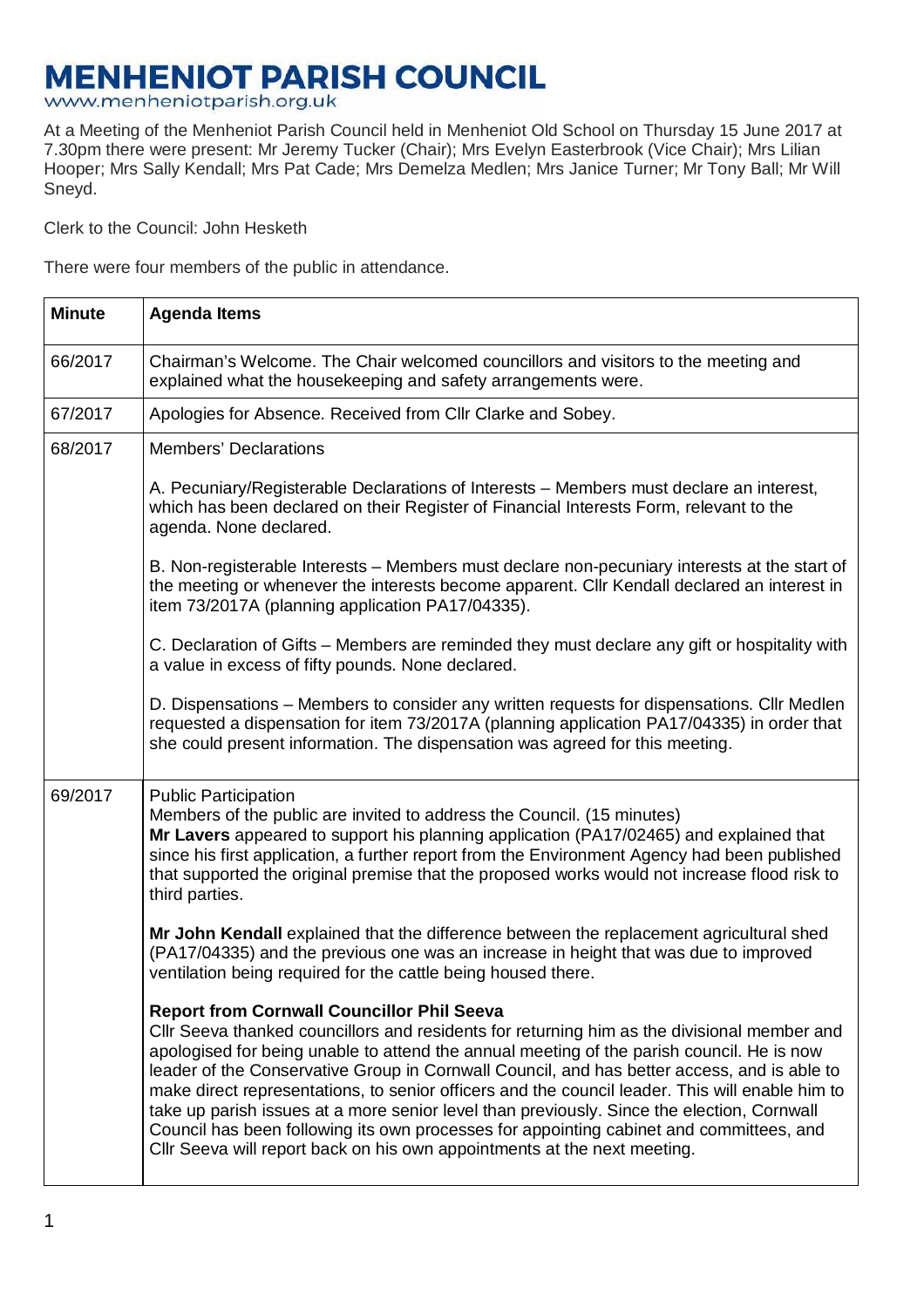| 70/2017 | Minutes of Meetings -                                                                                                                                                                                                                                                                                                                                                                                                                                                                                                                                                                                                                                                                                                                                                                                                                                                                                         |  |  |  |  |  |
|---------|---------------------------------------------------------------------------------------------------------------------------------------------------------------------------------------------------------------------------------------------------------------------------------------------------------------------------------------------------------------------------------------------------------------------------------------------------------------------------------------------------------------------------------------------------------------------------------------------------------------------------------------------------------------------------------------------------------------------------------------------------------------------------------------------------------------------------------------------------------------------------------------------------------------|--|--|--|--|--|
|         | Councillors RESOLVED to accept the following minutes as a true and accurate record. 18<br>May 2017. Proposed: Cllr Turner. Seconded: Cllr Easterbrook. All agreed.                                                                                                                                                                                                                                                                                                                                                                                                                                                                                                                                                                                                                                                                                                                                            |  |  |  |  |  |
| 71/2017 | Matters Arising from the Minutes                                                                                                                                                                                                                                                                                                                                                                                                                                                                                                                                                                                                                                                                                                                                                                                                                                                                              |  |  |  |  |  |
|         | Reports back on these actions.                                                                                                                                                                                                                                                                                                                                                                                                                                                                                                                                                                                                                                                                                                                                                                                                                                                                                |  |  |  |  |  |
|         | Pumphouse at Doddycross<br>A<br>Cllr Seeva reported that he had left several messages with the builder who was responsible<br>for carrying out the work, but had not received a reply so far. This matter in ongoing.                                                                                                                                                                                                                                                                                                                                                                                                                                                                                                                                                                                                                                                                                         |  |  |  |  |  |
|         | B<br>Football field hedge trimming<br>The council has received a letter from our maintenance contractor advising us to postpone<br>the work until the autumn because of the restrictions on disturbing nesting birds. All agreed<br>and the Chair will meet with Rob Craig to further discuss the scope of the work.                                                                                                                                                                                                                                                                                                                                                                                                                                                                                                                                                                                          |  |  |  |  |  |
| 72/2017 | Correspondence received<br>Email from Ian & Zoe Harris concerning parking issues in Menheniot centre.<br>A<br>The Chair thanked Ms Harris for her email and said that the council took the matter of<br>dangerous parking around the school very seriously. He had visited the area and seen<br>photographs taken by Cllr Medlen that showed the extent of the problem near the school and<br>the effect it was having on access by emergency vehicles and wheelchair users. Cllr Seeva<br>has been in touch with Cornwall Council's officers, and together they were examining ways<br>that the junction between East Road and Hartmeade might be improved. The primary school<br>would include an appeal to parents in its newsletter as this was seen to be the most direct<br>way of persuading them to change their behaviour. Councillors will keep a watching brief on<br>this matter and report back. |  |  |  |  |  |
| 73/2017 | <b>Planning Matters</b><br>To agree the parish council's response to Cornwall Council consultations on new<br>A<br>planning applications received before the agenda was finalised:                                                                                                                                                                                                                                                                                                                                                                                                                                                                                                                                                                                                                                                                                                                            |  |  |  |  |  |
|         | 24.03.17 PA17/02465<br><b>Applicant: Mr Lavers</b><br>Location: Trouts Mill, Menheniot<br>Proposal: Construction of flood defence<br>Cllr Sneyd had previously led on this application and explained that he had spoken with the<br>Environment Agency and the planning officer to discuss concerns raised by a resident. He<br>was satisfied by the answers he had received, and confirmed that the EA was satisfied with<br>the Flood Risk Assessment. It was RESOLVED to support the application. Proposed: Cllr<br>Sneyd. Seconded: Cllr Tucker. All agreed.                                                                                                                                                                                                                                                                                                                                              |  |  |  |  |  |
|         | CIIr Kendall left the meeting at 1952 having previously declared an interest in the following<br>item.                                                                                                                                                                                                                                                                                                                                                                                                                                                                                                                                                                                                                                                                                                                                                                                                        |  |  |  |  |  |
|         | 26.05.17 PA17/04335<br>Applicant: Mr J Kendall<br>Location: Tregrill Farm Menheniot Liskeard Cornwall PL14 3PL<br>Proposal: Reconstruction of cattle shed<br>CIIr Medlen explained that the replacement shed would be larger than the previous one due<br>in part to the need for greater capacity, but also to the need for improved ventilation. The<br>new shed will be 6m high (previously 3.2m) but because of the remoteness of the<br>development, there would be no residential impact in the locality. The design of the shed will<br>be similar to that of adjacent buildings, and the surface finish appropriate to an agricultural<br>setting. Noted that there is a public footpath in the vicinity but no objections raised by the<br>Countryside Access Team or the Ramblers Association. It was RESOLVED to support the                                                                       |  |  |  |  |  |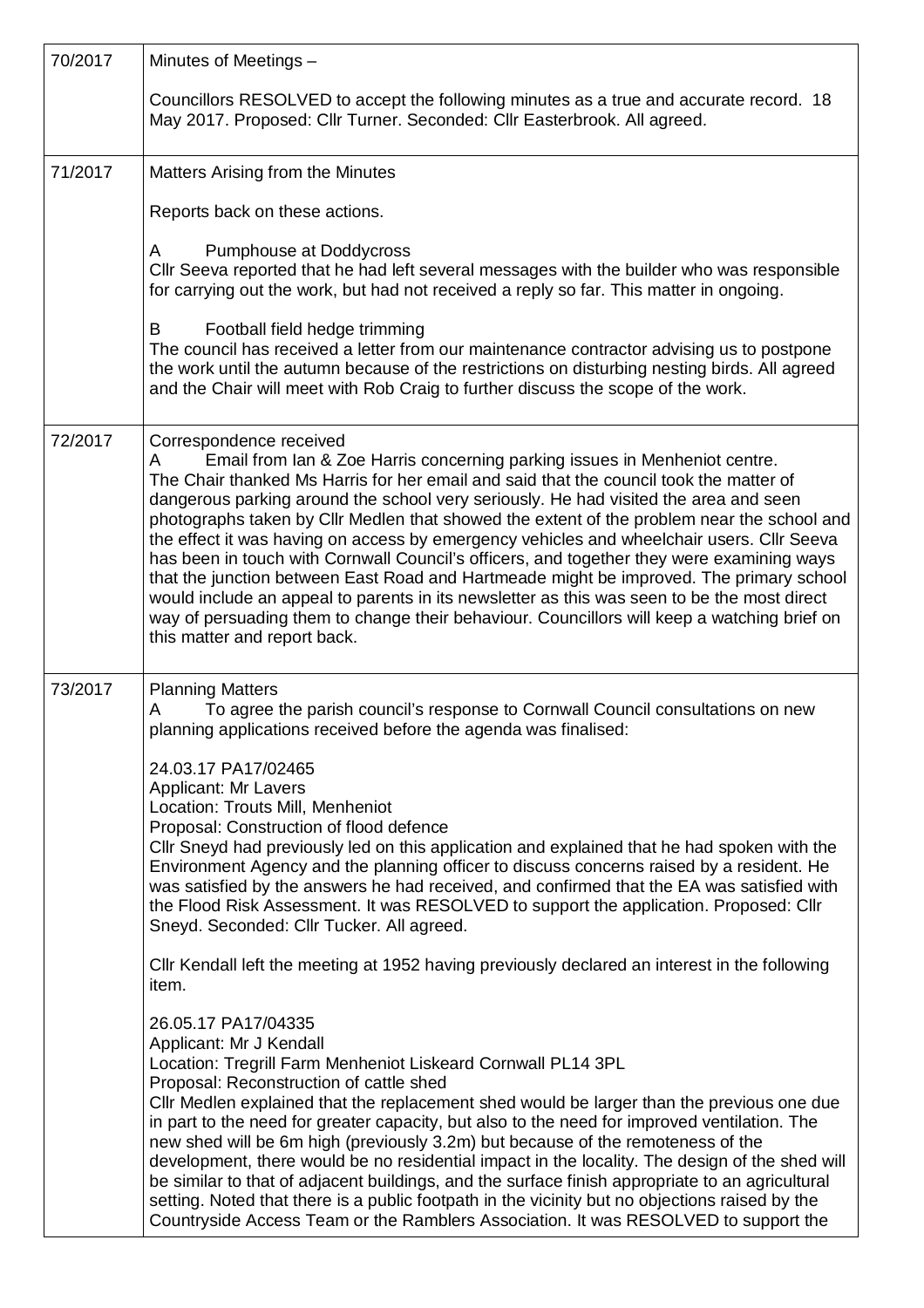application. Proposed: Cllr Medlen. Seconded: Cllr Hooper. All agreed. Cllr Medlen abstained from voting.

Cllr Kendall returned to the meeting at 1957

26.05.17 PA17/04559

Applicant: Messrs WJ And CN Dymond

Location: West Penquite Farm Middlehill Liskeard Cornwall PL14 5AQ

Proposal: Reserved Matters application for construction of agricultural workers dwelling to include formation of new access and other associated works. (Details following Outline consent PA16/03652 dated 09.06.2016)

Cllr Tucker explained that the parish council had previously supported outline planning permission in May 2016, and this application was for reserved matters relating to the design of the property. The development was supported by the local plan, was constructed of appropriate materials with a suitable design. It was RESOLVED to support the application. Proposed: Cllr Tucker. Seconded: Cllr Medlen. All agreed.

25.05.17 PA17/04823

Applicant: Ian Roach Wainhomes

Location: Land east of Oak Tree Surgery, Clemo Road

Proposal: Outline planning permission for .93ha of land for A1, B1 and A3 use classes. Detailed application for 207 dwellings on 13.3ha of land with associated roads, footways, parking, landscaping, drainage and open spaces.

The Chair explained that this application was not located within the parish boundary, but its building would have a significant impact inside it. The principal issue was the increased risk of flooding in the areas below the development site which is inside the parish, and he felt that this could only be solved by making the applicant fund a water management system that would be maintained in perpetuity. Cllr Tucker referenced a detailed comment posted by a resident who lived adjacent to the proposed site, and agreed that he shared all their concerns about road access and road safety because of the location and layout of the approach into the development at Clemo Road. The Chair circulated a discussion document to councillors that reflected all of the concerns that had been expressed with the additional risk to public health of air pollution from the increased traffic flow. Cllr Medlen had concerns about the impact that the proposal would have on Peakes waste management company which was located immediately adjacent to the site, and the demand of so many new residents on the limited capacity of surgeries and schools in the parish. Cllr Seeva explained that Liskeard Town Council had already objected to the proposal. It was RESOLVED to object to the application. Proposed: Cllr Tucker. Seconded: Cllr Medlen. All agreed.

B Any applications received by Cornwall Council by the time of the meeting. Information only. None.

C Planning applications approved by Cornwall Council – Information only. 07.06.2017 PA17/03551

Applicant: Mr And Mrs Robert Andrews

Location: Land Pt OS 8581 Tresulgan Farm Liskeard Road Horningtops Liskeard Proposal: Erection of an agricultural dwelling with a septic tank

D Planning applications refused by Cornwall Council or withdrawn by the applicant. Information only. None.

E Planning Appeals: None

74/2017 Financial Matters

A Accounts for Payment – Schedule 2017/18 - Members are to consider the payment schedule and agree payment. . It was RESOLVED to agree payment. Proposed: Cllr Turner. Seconded: Cllr Ball. All agreed.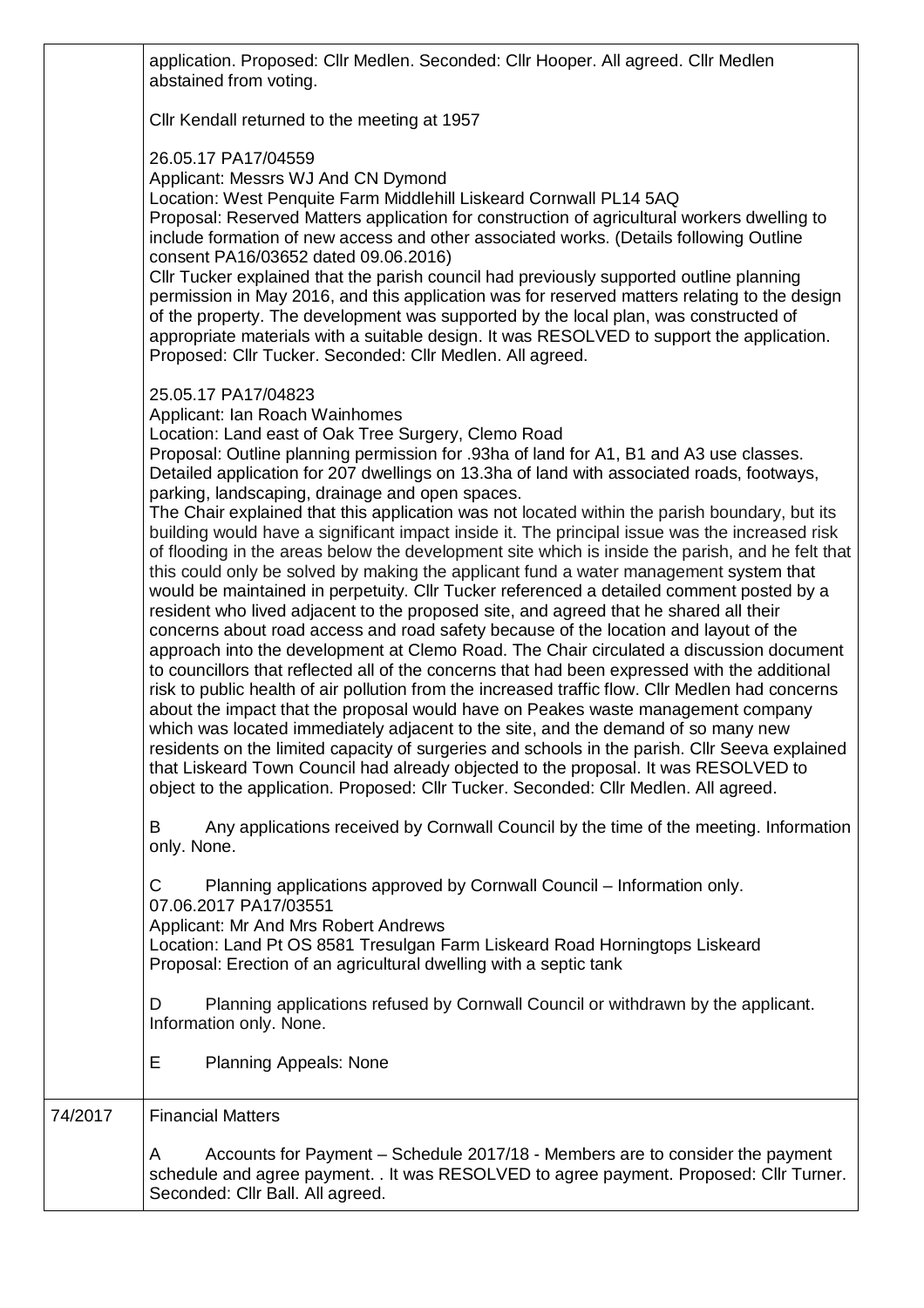|         | <b>Payments Schedule</b>                                                                                                                                                                                                                                                                                                                                                                                               |                                              | May 2017                                                                                                                                                                                | Period    | $\overline{2}$ |  |  |
|---------|------------------------------------------------------------------------------------------------------------------------------------------------------------------------------------------------------------------------------------------------------------------------------------------------------------------------------------------------------------------------------------------------------------------------|----------------------------------------------|-----------------------------------------------------------------------------------------------------------------------------------------------------------------------------------------|-----------|----------------|--|--|
|         | <b>Date</b>                                                                                                                                                                                                                                                                                                                                                                                                            | Payee                                        | <b>Description</b>                                                                                                                                                                      | <b>CQ</b> | £              |  |  |
|         | 31/05/2017                                                                                                                                                                                                                                                                                                                                                                                                             | John Hesketh                                 | <b>Expenses</b>                                                                                                                                                                         | 1698      | 249.22<br>£    |  |  |
|         | 15/06/2017                                                                                                                                                                                                                                                                                                                                                                                                             | Steve Mccn                                   | To let maintenance                                                                                                                                                                      | 1699      | £<br>1,517.40  |  |  |
|         | 15/06/2017                                                                                                                                                                                                                                                                                                                                                                                                             | <b>Linda Coles</b>                           | <b>Internal audit</b>                                                                                                                                                                   | 1700      | £<br>200.00    |  |  |
|         | 15/06/2017                                                                                                                                                                                                                                                                                                                                                                                                             | Robert Craig                                 | Ground maintenance                                                                                                                                                                      | 1701      | £.<br>430.00   |  |  |
|         | 15/06/2017                                                                                                                                                                                                                                                                                                                                                                                                             | J W Plant                                    | Flag                                                                                                                                                                                    | 1702      | £<br>124.50    |  |  |
|         | 30/06/2017                                                                                                                                                                                                                                                                                                                                                                                                             | John Hesketh                                 | Salary                                                                                                                                                                                  | 1703      | £<br>522.00    |  |  |
|         | All cheque payments today                                                                                                                                                                                                                                                                                                                                                                                              |                                              |                                                                                                                                                                                         |           | £ 3,043.12     |  |  |
|         |                                                                                                                                                                                                                                                                                                                                                                                                                        |                                              |                                                                                                                                                                                         |           |                |  |  |
|         | B                                                                                                                                                                                                                                                                                                                                                                                                                      | <b>Bank Receipts Schedule</b>                | Direct Bank Payment & Receipts. For information.<br>May 2017                                                                                                                            | Period    | $\overline{2}$ |  |  |
|         | <b>Date</b>                                                                                                                                                                                                                                                                                                                                                                                                            | <b>Payer</b>                                 | <b>Description</b>                                                                                                                                                                      |           | £              |  |  |
|         | 09/05/2017                                                                                                                                                                                                                                                                                                                                                                                                             | Lloyds Bank                                  | <b>Interest</b>                                                                                                                                                                         |           | £<br>3.82      |  |  |
|         |                                                                                                                                                                                                                                                                                                                                                                                                                        |                                              |                                                                                                                                                                                         |           |                |  |  |
|         | All bank receipts this period                                                                                                                                                                                                                                                                                                                                                                                          |                                              |                                                                                                                                                                                         |           | £<br>3.82      |  |  |
|         |                                                                                                                                                                                                                                                                                                                                                                                                                        |                                              |                                                                                                                                                                                         |           |                |  |  |
|         | C                                                                                                                                                                                                                                                                                                                                                                                                                      | Bank Reconciliation - previously circulated. |                                                                                                                                                                                         |           |                |  |  |
|         | D                                                                                                                                                                                                                                                                                                                                                                                                                      |                                              | CIIr Turner reviewed a sample of bank payments from the previous month.                                                                                                                 |           |                |  |  |
|         | Е                                                                                                                                                                                                                                                                                                                                                                                                                      | Seconded: Cllr Medlen. All agreed.           | Approve engagement of Evolve Tree Consultancy to carry out tree inspection for a<br>fee of £350 (net). It was RESOLVED to agree the inspection. Proposed: Cllr Tucker.                  |           |                |  |  |
| 75/2017 | <b>Clerk's Administration</b><br>Clerk distributed the Induction Pack, and Cllr Tucker explained the importance of<br>A<br>using the documents, particularly the National Planning Policy Framework, in their decision<br>making.                                                                                                                                                                                      |                                              |                                                                                                                                                                                         |           |                |  |  |
| 76/2017 | Chair's Agenda Items                                                                                                                                                                                                                                                                                                                                                                                                   |                                              |                                                                                                                                                                                         |           |                |  |  |
|         | Code of Conduct Training<br>A<br>Chair thanked councillors for attending the training in the previous week, and asked the Clerk<br>to obtain a simplified version of the explanation on declarations that it contained. Clerk will<br>also update councillors' training records and alert them to new courses as they become<br>available.                                                                             |                                              |                                                                                                                                                                                         |           |                |  |  |
|         | Anti-social behavior and parking in village,<br>B<br>Chair updated councillors on recent developments in the village centre surrounding road<br>obstructions. He is liaising with Cllr Seeva.                                                                                                                                                                                                                          |                                              |                                                                                                                                                                                         |           |                |  |  |
|         | Report on Annual Parish Meeting 1 June 2017<br>C.<br>The APM was held on 1 June this year, and poorly attended by residents and councillors.<br>Cllr Hooper asked that more notice and wider publicity should be given next year, and<br>possibly linked to the distribution of grant awards if possible.                                                                                                              |                                              |                                                                                                                                                                                         |           |                |  |  |
|         | The village defibrillator has been removed from its protected housing and relocated<br>D<br>into the White Hart public house. This has been done because the heater contained in the<br>housing which protected the equipment from damp was not working. Chair suggested that<br>the parish council should take a more active role in maintaining the equipment and asked for<br>it to be included on the next agenda. |                                              |                                                                                                                                                                                         |           |                |  |  |
|         | Е                                                                                                                                                                                                                                                                                                                                                                                                                      |                                              | Ongoing maintenance in the village includes adjustments to the tree supports on the<br>village green and repairs to the gate at the entrance to the play area near the parish hall. The |           |                |  |  |